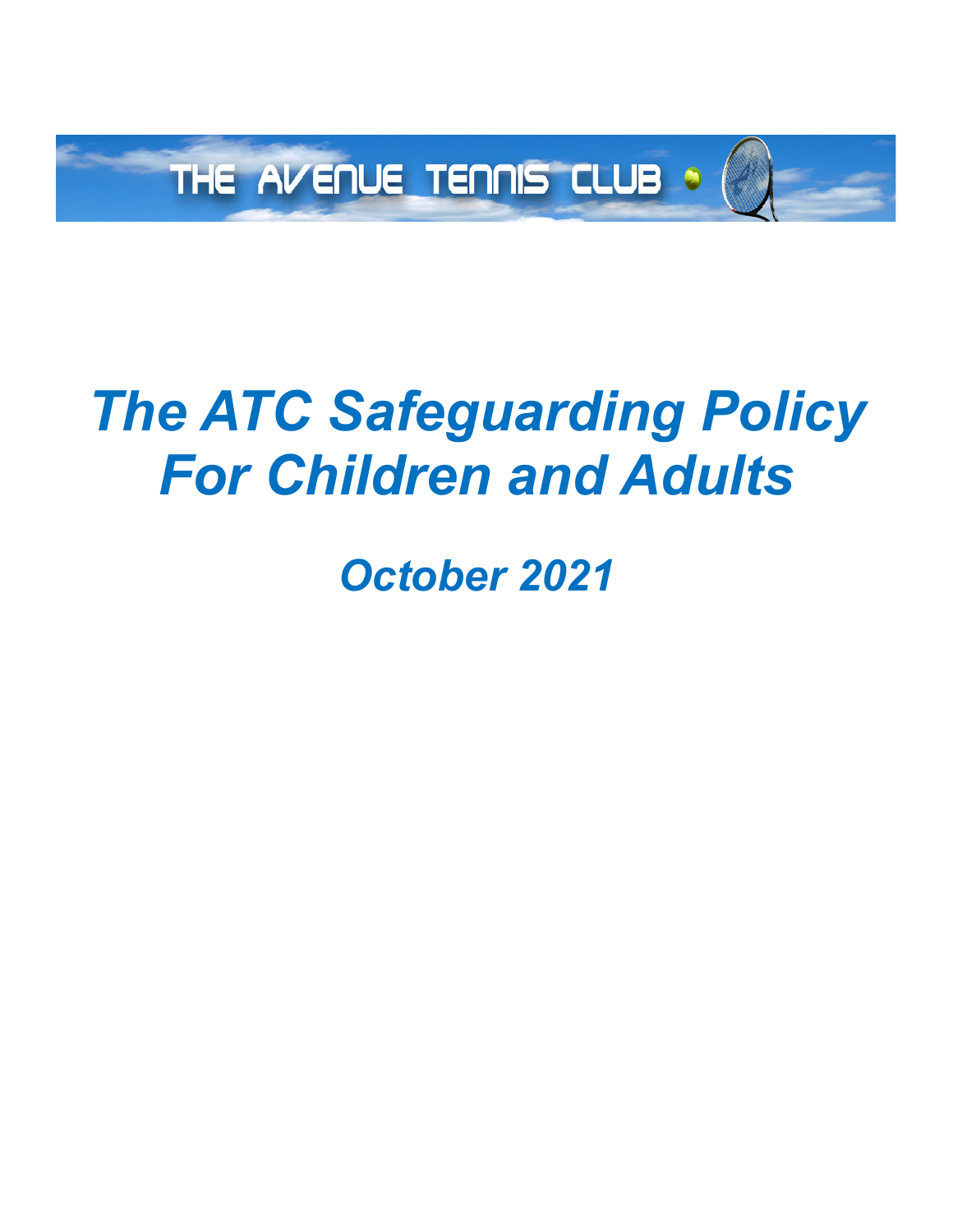### Reporting a Safeguarding Concern within the Tennis Environment

How to respond to concerns that arise within a tennis environment.

For Tennis Wales / Tennis Scotland cases, on-going consultation will take place with them.



SPC = Safeguarding and Protection Committee LRC = Licensing and Registration Committee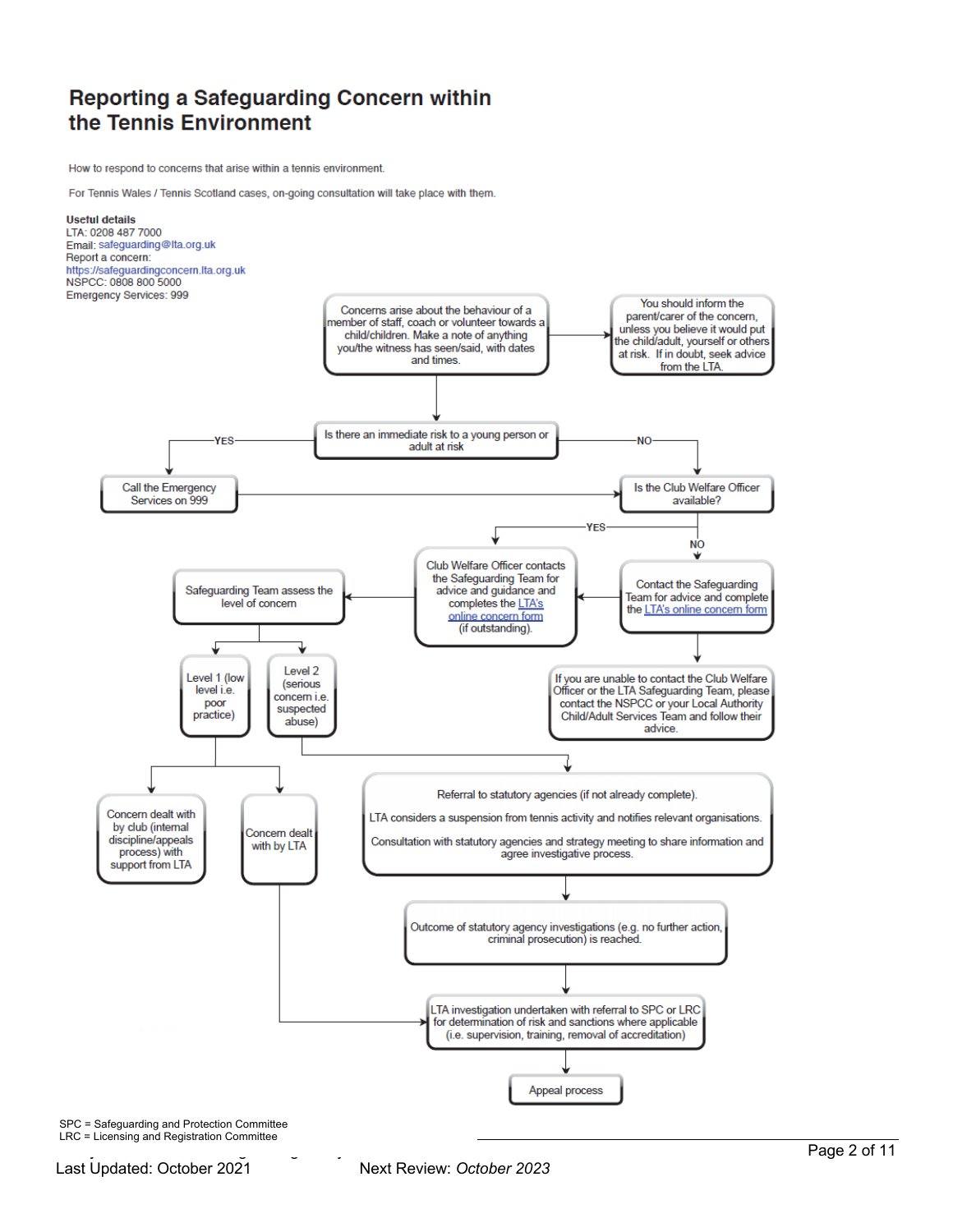## **Safeguarding Policy**

#### **1. Policy statement**

The Avenue is committed to prioritising the well-being of all children and adults at risk, promoting safeguarding in our club at all times, including all programmes and events we run. All activities, events and trips arranged by the club run in accordance with the LTA's Safeguarding at Events and Competitions guidance. This Policy strives to minimise risk, deliver a positive tennis experience for everyone and respond appropriately to all safeguarding concerns/disclosures.

#### **2. Use of terminology**

**Child:** a person under the age of eighteen years.

Note that some legislation in Scotland defines a child as a person under sixteen years old. However, where there is any safeguarding concern, anyone under the age of 18 is regarded as a child unless advised otherwise by the LTA Safeguarding Team.

**Adult at risk:** a person aged eighteen years or over who is, or may be, in need of community care services by reason of disability, age or illness; and is, or may be, unable to take care of, or unable to protect him or herself against abuse or neglect.

**Safeguarding children:** protecting children from abuse and neglect, preventing the impairment of children's health or development, ensuring that they grow up in circumstances consistent with the provision of safe and effective care, and taking action to enable all children to have the best life chances.

**Safeguarding adults at risk:** protecting adults from abuse and/or neglect. Enabling adults to maintain control over their lives and make informed choices without coercion. Empowering adults at risk, consulting them before taking action, unless someone lacks the capacity to make a decision, or their mental health poses a risk to their own or someone else's safety, in which case, always acting in his or her best interests.

*(See appendix A for full glossary of terms)*.

#### **3. Scope**

This Policy is applicable to all staff, volunteers, committee members, coaches and club members. It is in line with national legislation and applicable across the UK.

Advice, guidance and support is available from the LTA Safeguarding Team.

#### **4. Responsibility for the implementation of the Safeguarding Policy, Code of Conduct and Reporting Procedure**

#### **SAFEGUARDING IS EVERYONE'S RESPONSIBILITY: NOT RESPONDING TO A SAFEGUARDING CONCERN IS NOT AN OPTION.**

- Our club's committee has overall accountability for this Policy and its implementation
- Our club Welfare Officer is responsible for updating this Policy in line with legislative and club developments
- All individuals involved in/present at the club are required to adhere to the Policy and Code of Conduct
- The LTA Safeguarding Team and Tennis Scotland, Tennis Wales and Tennis Foundation Safeguarding Leads can offer support to help clubs proactively safeguard.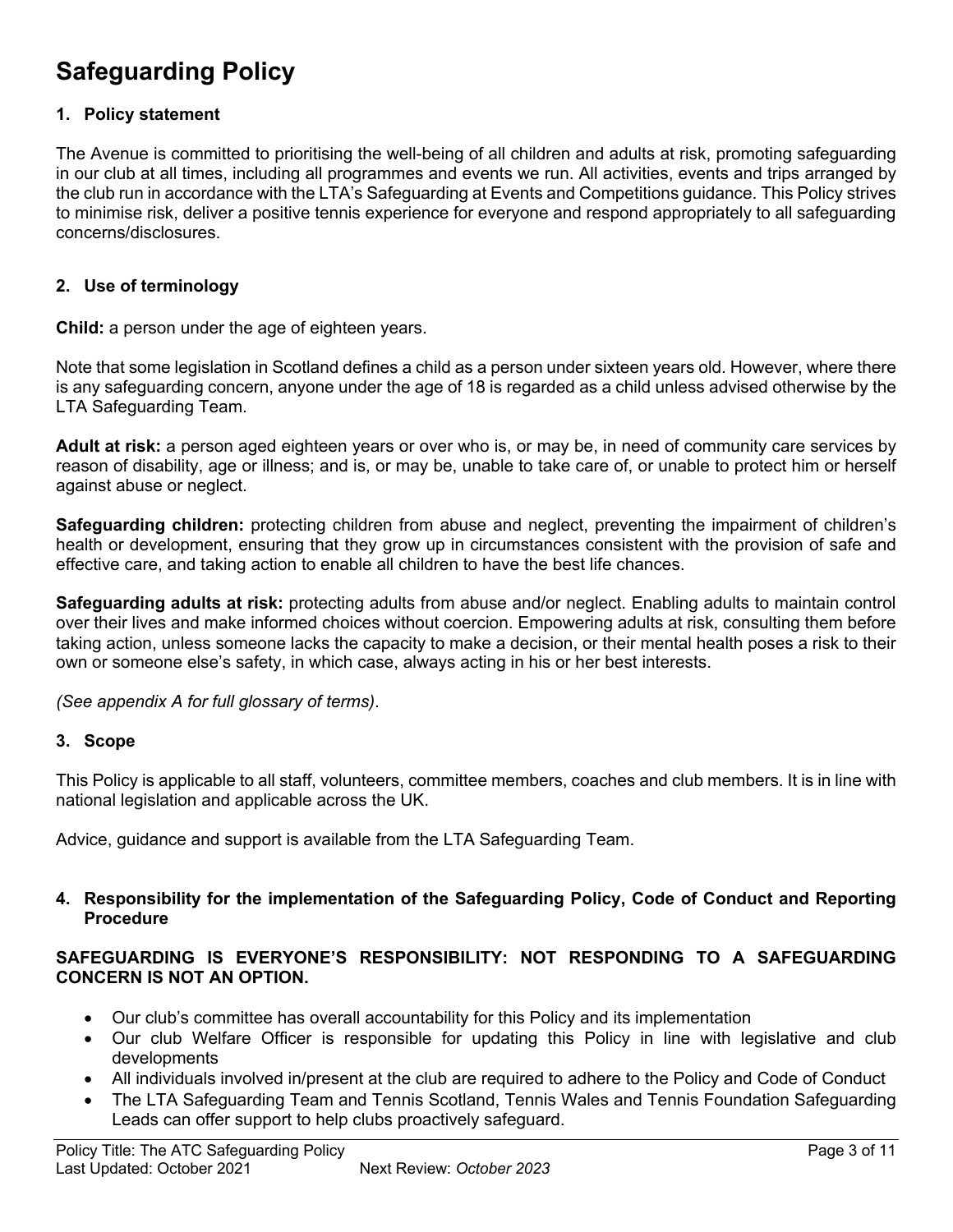#### **Where there is a safeguarding concern/disclosure:**

- The individual who is told about, hears, or is made aware of the concern/disclosure is responsible for following the Reporting a Safeguarding Concern Procedure shown in the flowchart at the beginning of this policy. Unless someone is in immediate danger, they should inform their club Welfare Officer, LTA Safeguarding Team or National Safeguarding Lead.
- The club Welfare Officer and Safeguarding Leads are responsible for reporting safeguarding concerns to the LTA Safe Safeguarding Team.
- The LTA Safeguarding Team is responsible for assessing all safeguarding concern/disclosures that are reported to them and working with the club Welfare Officer and National Safeguarding Leads to follow up as appropriate on a case-by-case basis, prioritising the well-being of the child/ adult at risk at all times. Dependent on the concern/disclosure, a referral may be made to:
	- o The police in an emergency (999)
	- o **Barnet Multi-Agency Safeguarding Hub (MASH)** on **020 8359 4066**.

(The MASH team are available Monday to Thursday 9am to 5.15pm and Friday 9am to 5pm. Outside of these hours you should report any concerns that need an immediate response to our emergency duty team on 020 8359 2000.)

- o **Barnet Multi-Agency Adult Social Care Services** on **020 8359 5000** (Monday to Friday, 9am to 5pm) or **020 8359 2000** (out of hours).
- $\circ$  Designated Officer (England only) for concerns/disclosures about a member of staff, consultant, coach, official or volunteer*:* Judith Loffhagen, Middlesex LTA Safeguarding Lead, 07963 427141. Judith.loffhagen@lta.org.uk.

#### **5. Breaches of the Safeguarding Policy, Code of Conduct and Reporting Procedure**

Breaches of this Policy and/or failure to comply with the outlined responsibilities may result in the following:

- Disciplinary action leading to possible exclusion from the club, dismissal and legal action
- Termination of current and future roles within the club and roles in other clubs, the LTA, Tennis Wales, Tennis Scotland and the Tennis Foundation*.*

Actions taken by players, parents or carers, staff, consultants, volunteers, officials, coaches inside or outside of the club that are seen to contradict this Policy may be considered a violation of this Policy.

Where an appeal is lodged in response to a safeguarding decision made by the club, the individual should adhere to the club's appeal procedure.

#### **6. Whistleblowing**

Safeguarding children and adults at risk requires everyone to be committed to the highest possible standards of openness, integrity and accountability. As a club, we are committed to encouraging and maintaining a culture where people feel able to raise a genuine safeguarding concern and are confident that it will be taken seriously.

#### **What is whistle blowing?**

In the context of safeguarding, "whistle blowing" is when someone raises a concern about the well-being of a child or an adult at risk.

A whistle blower may be:

- a player;
- a volunteer:
- a coach:
- other member of staff;
- an official;
- a parent;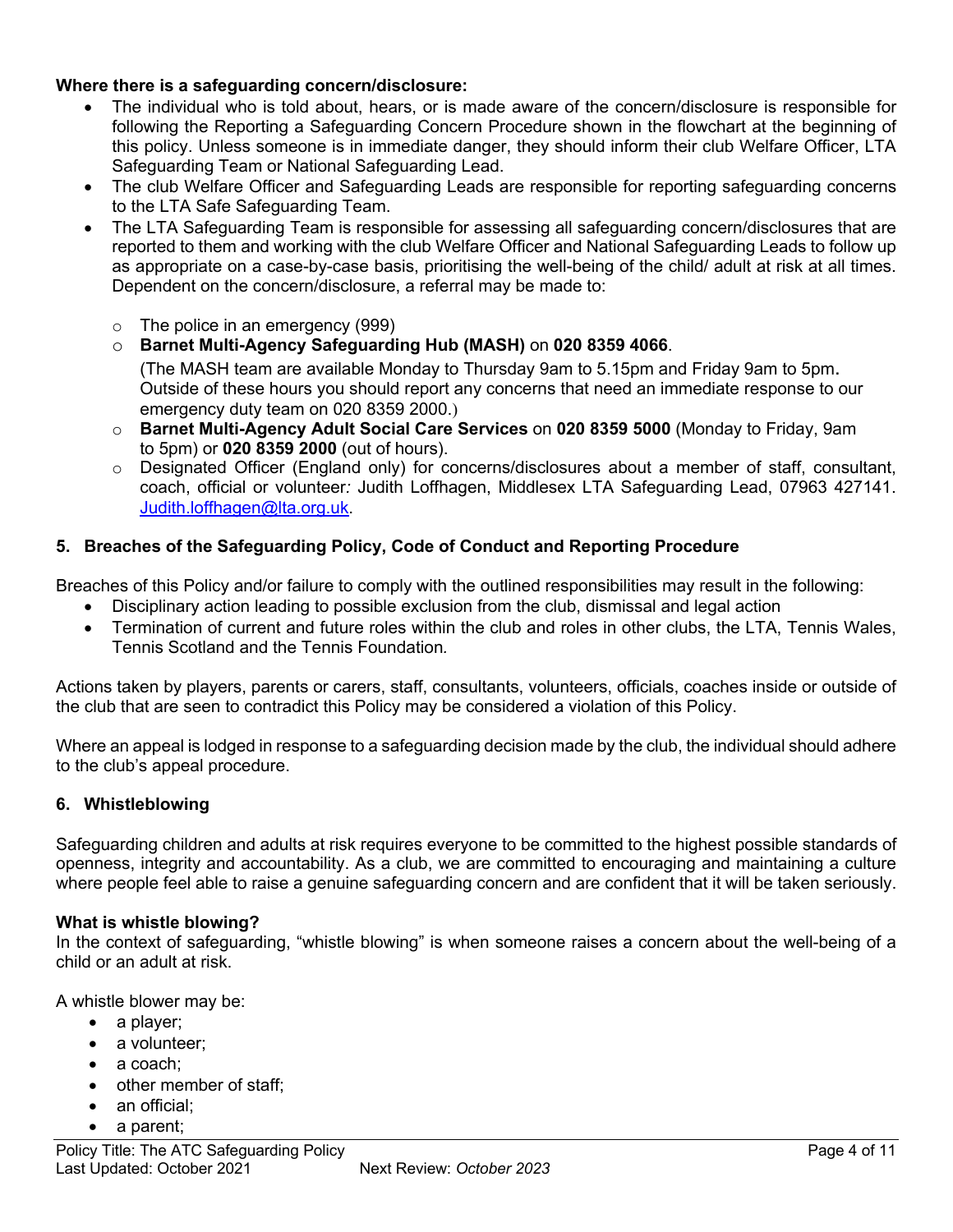• a member of the public.

#### **How to raise a concern about a child or an adult at risk at the club**

If a child or an adult at risk is in immediate danger or risk of harm, the police should be contacted by calling 999.

Where a child or an adult at risk is not in immediate danger, any concerns about their well-being should be made without delay to the Club Welfare Officer. The Club Welfare Officer will pass the details of the concern on to the LTA Safeguarding Team at the earliest opportunity and the relevant local authority and the police will be contacted, where appropriate.

If, however, the whistle blower does not feel comfortable raising a concern with the Club Welfare Officer, the whistle blower should contact the LTA Safeguarding Team directly on 020 8487 7000, the Local Authority Designated Officer (LADO) or the NSPCC on 0808 800 5000.

The ATC Welfare Officer, Claudia Elmhirst can be contacted on: *07932 024915/claudiaelmhirst17@gmail.com*

#### **Information to include when raising a concern**

The whistle blower should provide as much information as possible regarding the incident or circumstance which has given rise to the concern, including:

- their name and contact details (unless they wish to remain anonymous);
- names of individuals involved;
- date, time and location of incident/circumstance; and
- whether any witnesses were present.

#### **What happens next?**

All concerns raised by a whistle blower about the well-being of a child or an adult at risk will be taken seriously and every effort will be made to deal with each concern fairly, quickly and proportionately.

If the whistle blower does not believe that the concern has been dealt with appropriately and wishes to speak to someone outside the club or the LTA Safeguarding Team, the NSPCC Whistleblowing advice line should be contacted on 0800 028 0285 or by emailing help@nspcc.org.uk.

#### **Support**

The club will not tolerate any harassment, victimisation or unfair treatment of, and will take appropriate action to protect, whistle blowers when they raise a concern in good faith.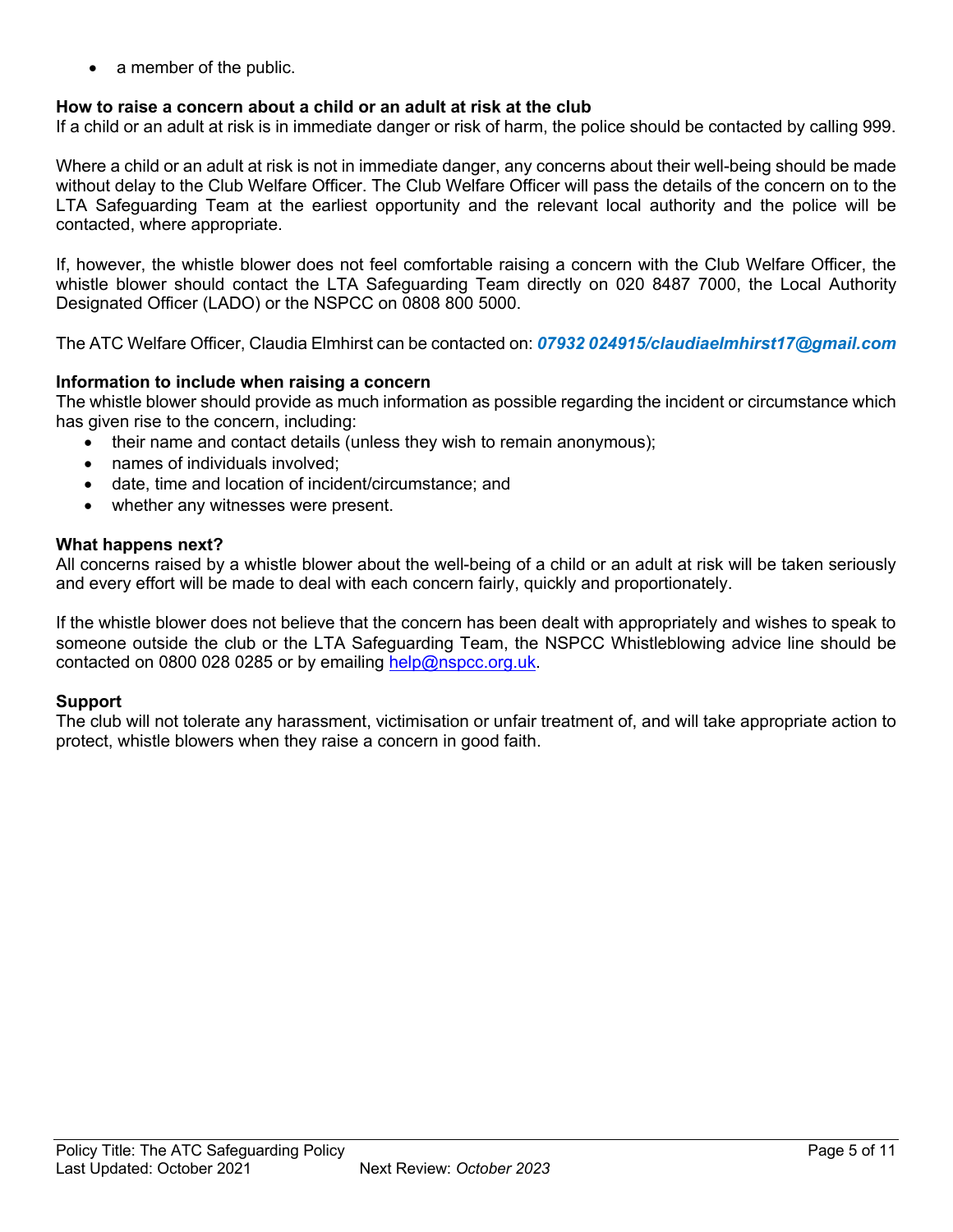# **Codes of Conduct**

#### **All members of staff, volunteers and members agree to:**

- Prioritise the well-being of all children and adults at risk at all times
- Treat all children and adults at risk fairly and with respect
- Be a positive role model. Act with integrity, even when no one is looking
- Help to create a safe and inclusive environment both on and off court
- Not allow any rough or dangerous behaviour, bullying or the use of bad or inappropriate language
- Report all allegations of abuse or poor practice to the club Welfare Officer
- Not use any sanctions that humiliate or harm a child or adult at risk
- Value and celebrate diversity and make all reasonable efforts to meet individual needs
- Keep clear boundaries between professional and personal life, including on social media
- Have the relevant consent from parents/carers, children and adults before taking or using photos and videos
- Refrain from making physical contact with children or adults unless it is necessary as part of an emergency or congratulatory (e.g. handshake / high five)
- Refrain from smoking and consuming alcohol during club activities or coaching sessions
- Ensure roles and responsibilities are clearly outlined and everyone has the required information and training
- Avoid being alone with a child or adult at risk unless there are exceptional circumstances
- Refrain from transporting children or adults at risk, unless this is required as part of a club activity (e.g. away match) and there is another adult in the vehicle
- Not abuse, neglect, harm or discriminate against anyone; or act in a way that may be interpreted as such
- Not have a relationship with anyone under 18 for whom they are coaching or responsible for
- Be acutely aware of the power that coaches and coaching assistants develop over players in the coaching relationship and avoid any intimacy (sexual or otherwise) with players

#### **All children agree to:**

- Be friendly, supportive and welcoming to other children and adults
- Play fairly and honestly
- Respect club staff, volunteers and Officials and accept their decisions
- Behave, respect and listen to your coach
- Take care of your equipment and club property
- Respect the rights, dignity and worth of all participants regardless of age, gender, ability, race, culture, religion or sexual identity
- Not use bad, inappropriate or racist language, including on social media
- Not bully, intimidate or harass anyone, including on social media
- Not smoke, drink alcohol or drugs of any kind on club premises or whilst representing the club at competitions or events
- Talk to the club Welfare Officer about any concerns or worries they have about themselves or others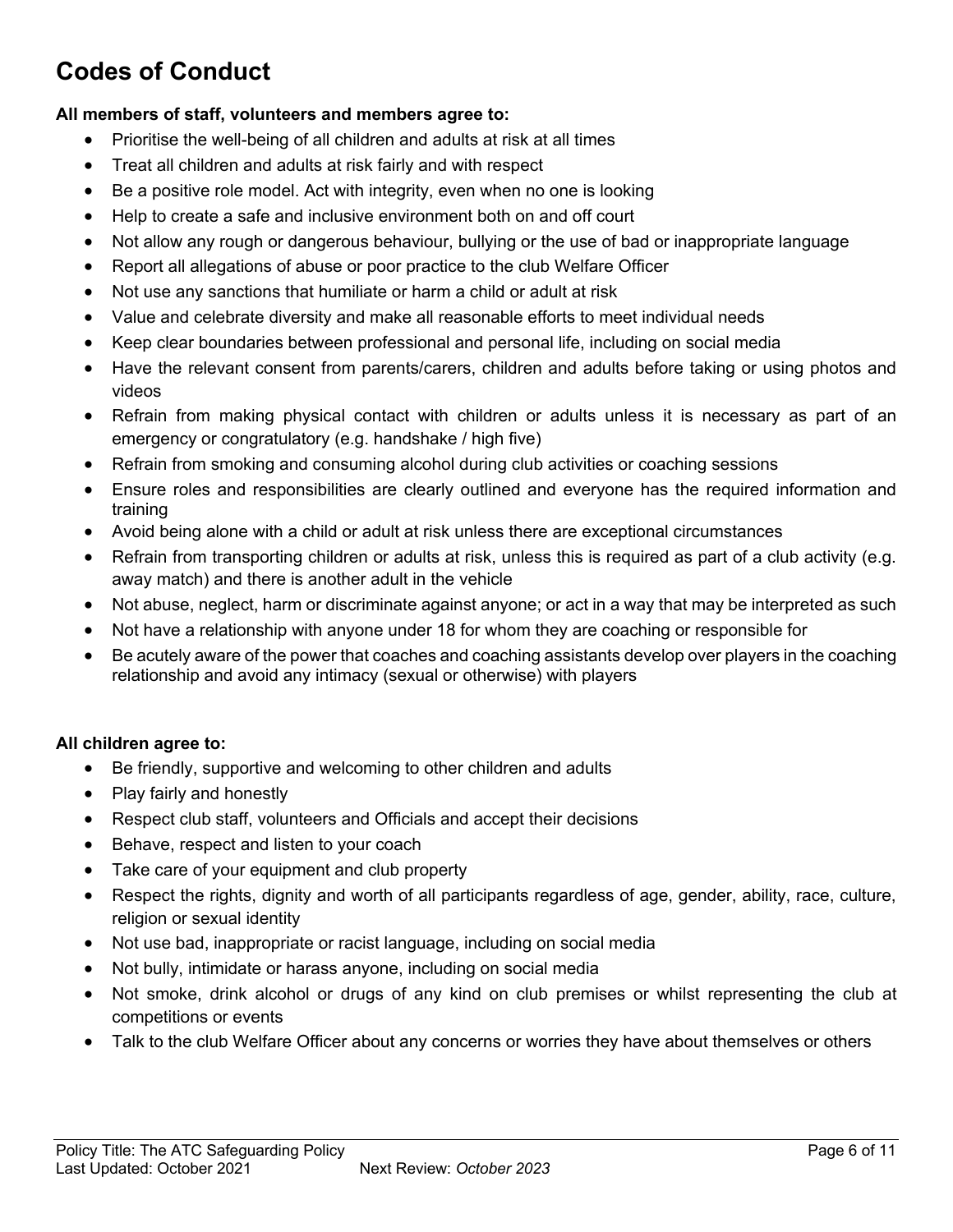#### **All parents and carers agree to:**

- Positively reinforce your child and show an interest in their tennis
- Use appropriate language at all times
- Be realistic and supportive
- Never ridicule or admonish a child for making a mistake or losing a match
- Treat all children, adults, volunteers, coaches, officials and members of staff with respect
- Behave responsibly at the venue; do not embarrass your child
- Accept the official's decisions and do not go on court or interfere with matches
- Encourage your child to play by the rules, and teach them that they can only do their best
- Deliver and collect your child punctually from the venue
- Ensure your child has appropriate clothing for the weather conditions
- Ensure that your child understands their code of conduct
- Adhere to your venue's safeguarding policy, diversity and inclusion policy, rules and regulations
- Provide emergency contact details and any relevant information about your child including medical history

This Policy is reviewed every two years (or earlier if there is a change in national legislation).

This Policy is recommended for approval by:

Club Committee Chair: Patricia Moore **Date: 18th October 2021** Club Welfare Officer: Claudia Elmhirst Club Club Date: 18<sup>th</sup> October 2021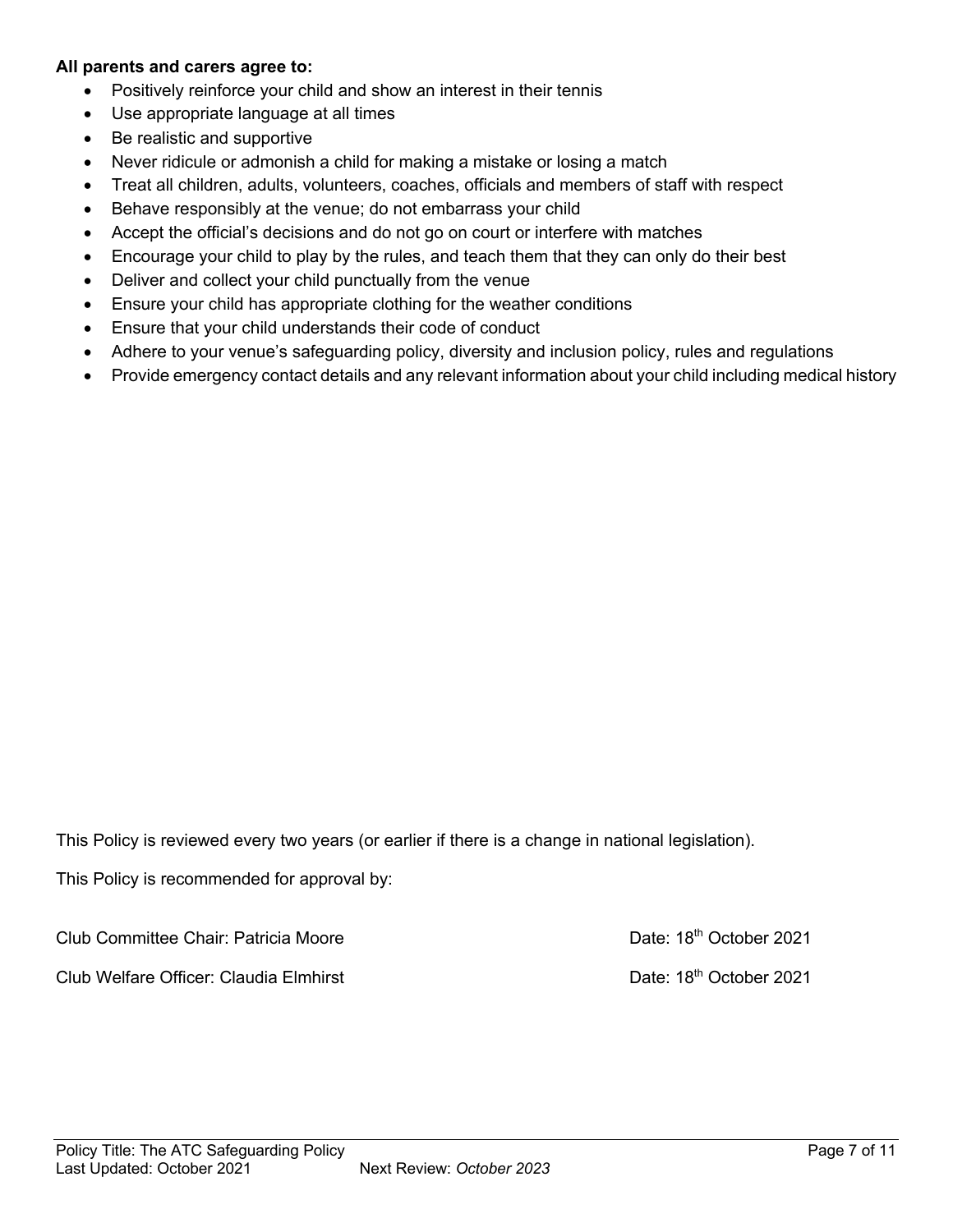## **Appendix A: Glossary of Terms**

**Safeguarding:** protecting **children** from abuse and neglect, preventing the impairment of children's health or development, ensuring that children are growing up in circumstances consistent with the provision of safe and effective care, and taking action to enable all children to have the best life chances. Enabling **adults at risk** to achieve the outcomes that matter to them in their life; protecting their right to live in safety, free from abuse and neglect. Empowering and supporting them to make choices, stay safe and raise any concerns. Beginning with the assumption that an individual is best-placed to make decisions about their own wellbeing, taking proportional action on their behalf only if someone lacks the capacity to make a decision, they are exposed to a lifethreatening risk, someone else may be at risk of harm, or a criminal offence has been committed or is likely to be committed.

#### **Abuse and neglect**

**Physical abuse:** A form of abuse which may involve hitting, shaking, throwing, poisoning, burning or scalding, drowning, suffocating or otherwise causing physical harm to a child or adult at risk. Physical harm may also be caused when a parent or carer fabricates the symptoms of, or deliberately induces illness

**Sexual abuse:** Involves forcing or enticing a child or young person to take part in abuse sexual activities, not necessarily involving a high level of violence, whether or not the child is aware of what is happening. The activities may involve physical contact, including assault by penetration (for example, rape or oral sex) or non-penetrative acts such as masturbation, kissing, rubbing and touching outside of clothing. They may also include non-contact activities, such as involving children in looking at, or in the production of, sexual images, watching sexual activities, encouraging children to behave in sexually inappropriate ways, or grooming a child in preparation for abuse (including via the internet). Sexual abuse is not solely perpetrated by adult males. Women can also commit acts of sexual abuse, as can other children

**Emotional abuse:** The persistent emotional maltreatment of a child or adult at risk such as to cause severe and persistent adverse effects on their emotional development. It may involve conveying to a child/ adult at risk that they are worthless or unloved, inadequate, or valued only insofar as they meet the needs of another person; not giving them opportunities to express their views; deliberately silencing them or 'making fun' of what they say or how they communicate. It may feature age or developmentally inappropriate expectations being imposed, including interactions that are beyond a child or adult at risk's developmental capability, as well as overprotection and limitation of exploration and learning, or preventing them participating in normal social interaction. It may involve seeing or hearing the ill-treatment of another. It may involve serious bullying (including cyber bullying), causing a child or adult at risk to feel frightened or in danger, or the exploitation or corruption of children. Some level of emotional abuse is involved in all types of maltreatment of a child, though it may occur alone.

**Neglect:** The persistent failure to meet a child/ adult at risk's basic physical and/or psychological needs, likely to result in the serious impairment of their health or development. It may involve a parent or carer failing to:

- $\circ$  provide adequate food, clothing and shelter (including exclusion from home or abandonment);
- $\circ$  protect a child/ adult at risk from physical and emotional harm or danger;
- ensure adequate supervision (including the use of inadequate care-givers); or
- o ensure access to appropriate medical care or treatment.

It may also include neglect of, or unresponsiveness to, a child's or adult at risk's basic emotional needs. Neglect may occur during pregnancy as a result of maternal substance abuse.

#### **Additional examples of abuse and neglect of adults at risk**

**Financial abuse**: having money or property stolen; being defrauded; being put under pressure in relation to money or other property; and having money or other property misused.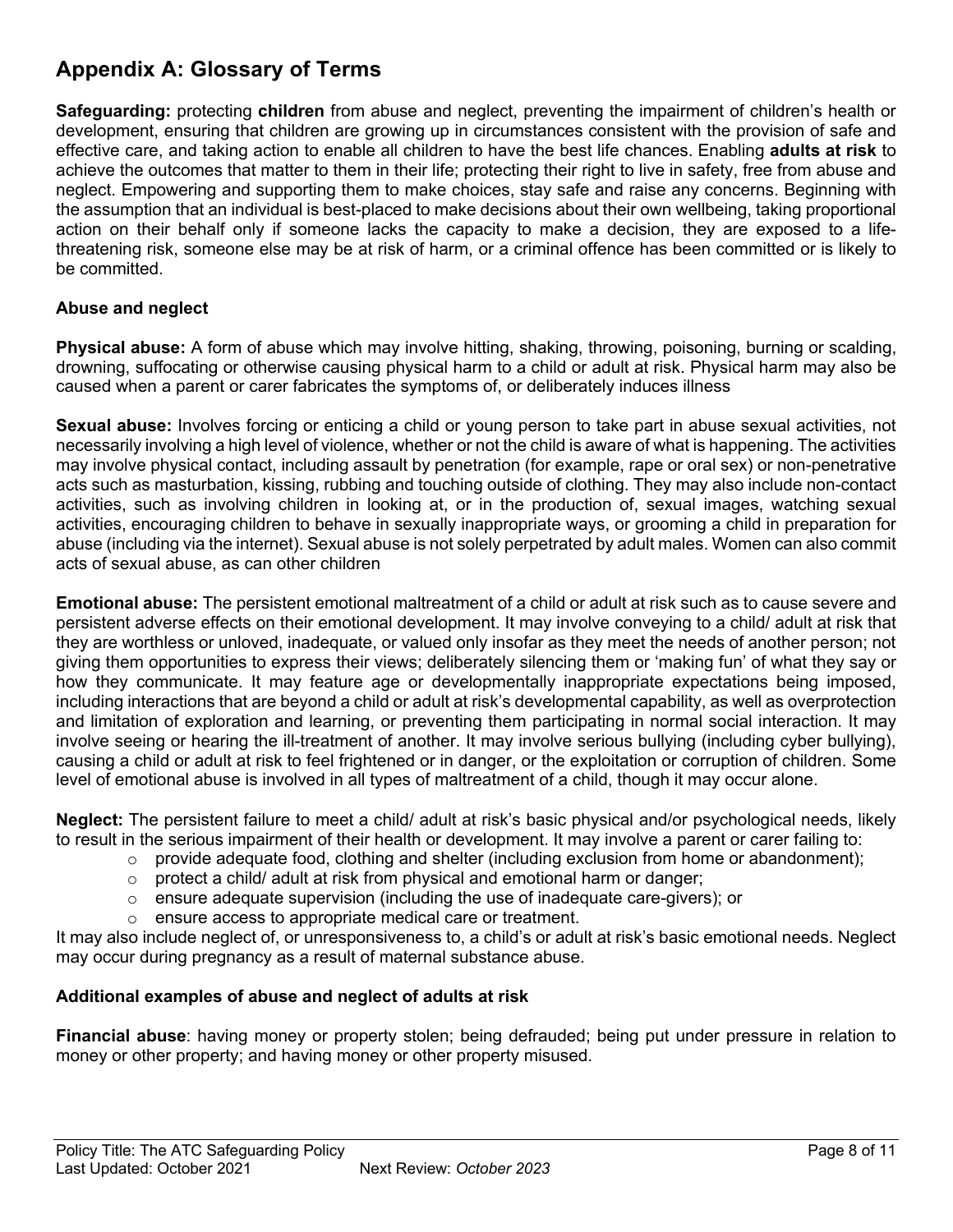**Discriminatory abuse**: treating someone in a less favourable way and causing them harm, because of their age, gender, sexuality, gender identity, disability, socio-economic status, ethnic origin, religion and any other visible or non-visible difference.

**Domestic abuse**: includes physical, sexual, psychological or financial abuse by someone who is, or has been a partner or family member. Includes forced marriage, female genital mutilation and honour-based violence (an act of violence based on the belief that the person has brought shame on their family or culture). Domestic abuse does not necessarily involve physical contact or violence.

**Psychological abuse:** including emotional abuse, threats of harm or abandonment, deprivation of contact, humiliation, blaming, controlling, intimidation, coercion, harassment, verbal abuse, isolation or withdrawal from services or supportive networks.

**Organisational abuse**: where the needs of an individual are not met by an organisation due to a culture of poor practice or abusive behaviour within the organisation.

**Self-neglect:** behaviour which threatens an adult's personal health or safety (but not that of others). Includes an adult's decision to not provide themselves with adequate food, clothing, shelter, personal hygiene, or medication (when indicated), or take appropriate safety precautions

**Modern slavery**: encompasses slavery, human trafficking, criminal and sexual exploitation, forced labour and domestic servitude. Traffickers and slave masters use whatever means they have at their disposal to coerce, deceive and force individuals into a life of abuse, servitude and inhumane treatment.

- A person who is being abused may experience more than one type of abuse
- Harassment, and bullying are also abusive and can be harmful
- Female Genital Mutilation (FGM) is now recognised as a form of physical, sexual and emotional abuse that is practised across the UK
- Child Sexual Exploitation is recognised as a form of sexual abuse in which children are sexually exploited for money, power or status
- Child trafficking is recognised as child abuse where children are often subject to multiple forms of exploitation. Children are recruited, moved or transported to, or within the UK, then exploited, forced to work or sold
- People from all cultures are subject to abuse. It cannot be condoned for religious or cultural reasons
- Abuse can have immediate and long-term impacts on someone's well-being, including anxiety, depression, substance misuse, eating disorders and self-destructive Conducts, offending and anti-social **Conduct**
- Those committing abuse are most often adults, both male and female. However, child-to-child abuse also takes place.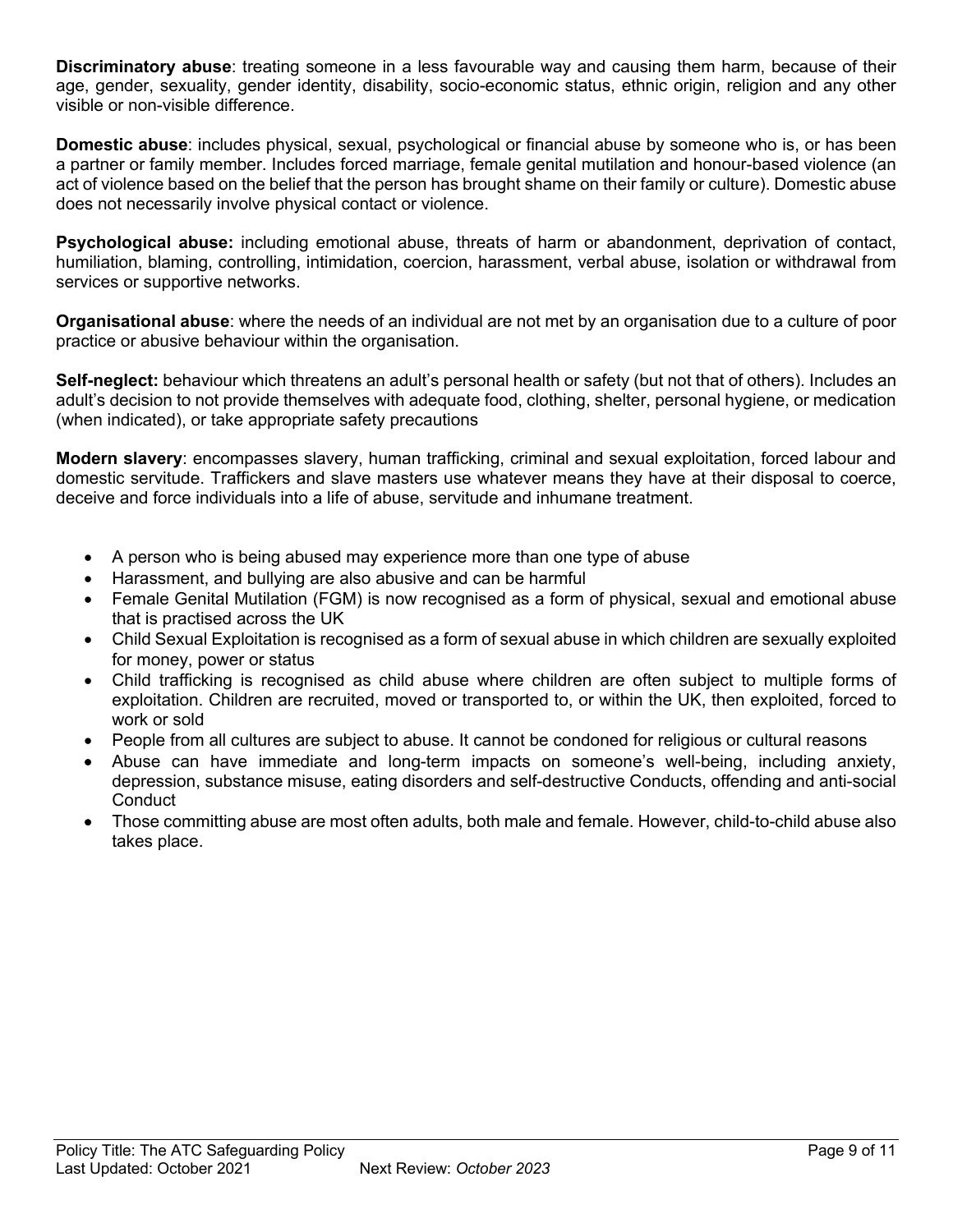## **Appendix B: What to do if a disclosure from a child or adult at risk is made to you:**

- 1. **Listen** carefully and calmly to the individual
- 2. **Reassure** the individual that they have done the right thing and what they have told you is very important
- 3. **Avoid questioning** where possible, and never ask leading questions
- 4. **Do not promise secrecy**. Let the individual know that you will need to speak to the Welfare Officer/LTA Safeguarding Team because it is in their best interest. If you intend to speak to the police or social care, you should let them know this too.
- 5. **Report the concern.** In an emergency, call the police (999), otherwise talk to the Welfare Officer/LTA Safeguarding Team as soon as possible. Do not let doubt/personal bias prevent you from reporting the allegation
- **6. Record** details of the disclosure and allegation using the LTA's online reporting a concern form within 24 hours*. If you do not have access to the online form, write down the details using what you have available then sign and date it.*